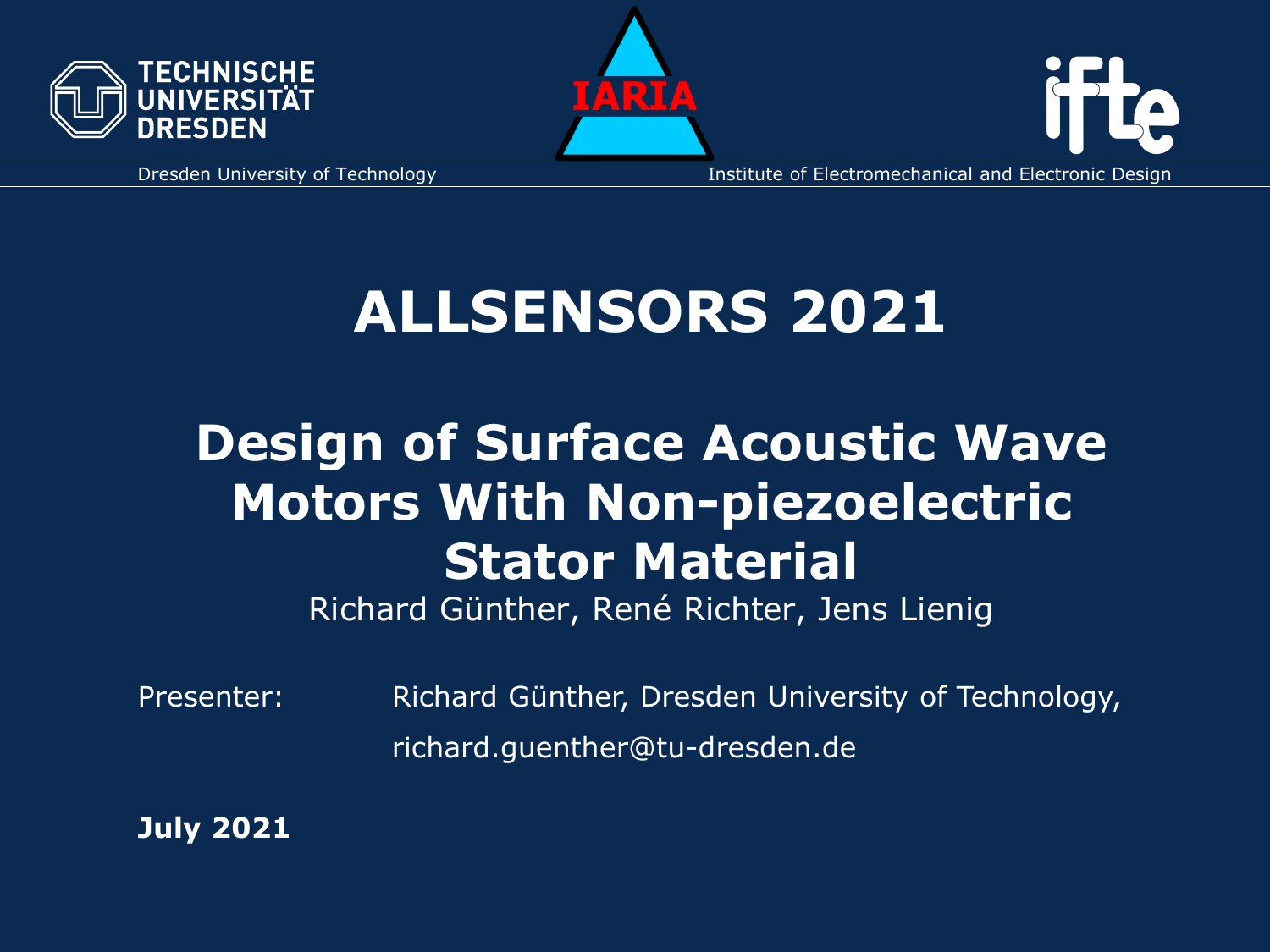





### Introduction

- **E** Richard Günther
	- 2003-2009: Study of Electronic Engineering at Dresden University of Technology
	- 2009-2013: Research assistant for approach developement of medical injection devices at Dresden University of Technology
	- From 2015: Lectureship for design fundamentals and numeric simulation at Berufsakademie Sachsen



▫ Research on Surface Acoustic Wave motors since 2010 as part of PhD thesis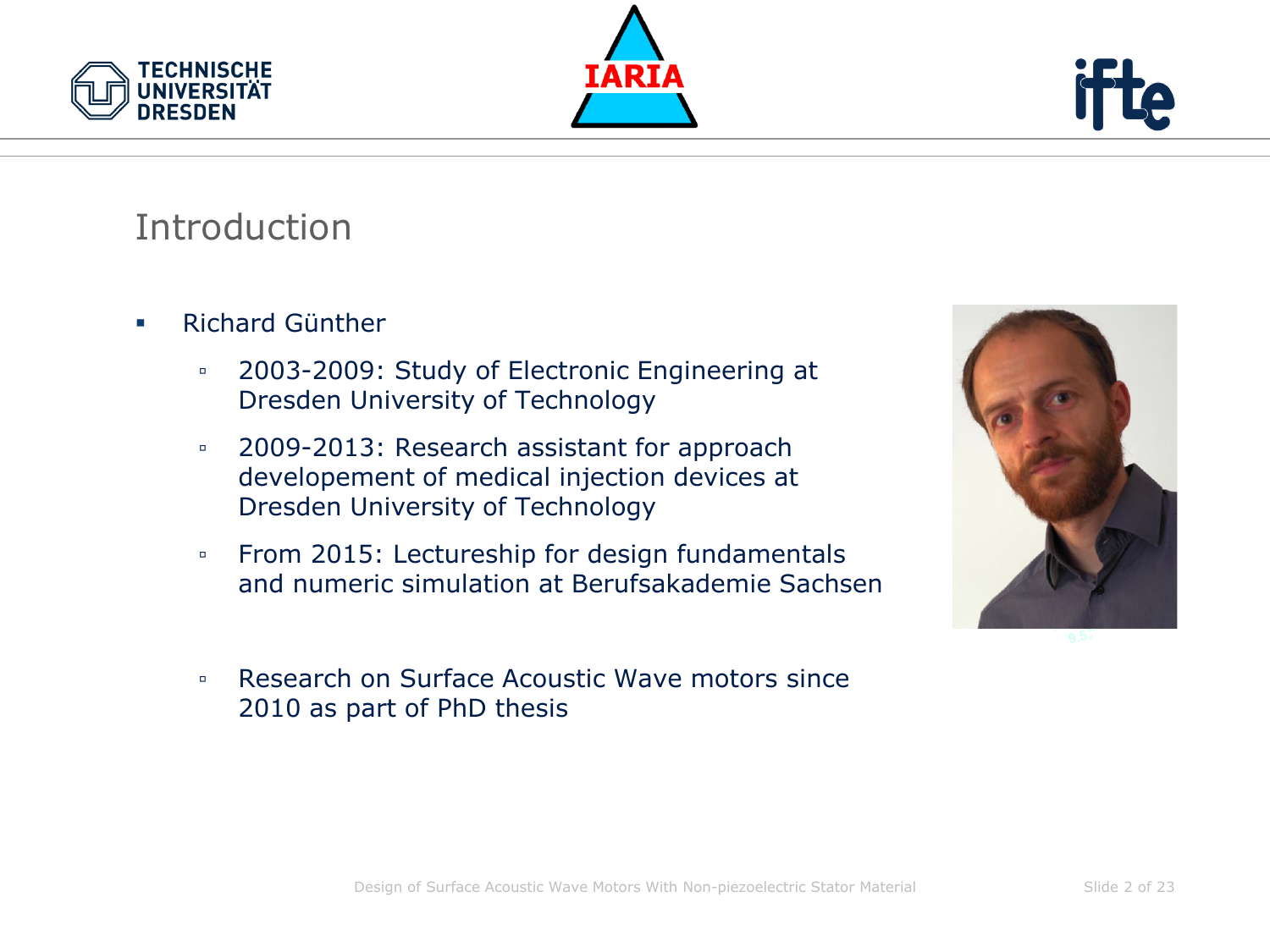





#### **Motivation**

- **•** Growing demand of decentral electric small drives
	- Illustration: More than 120 small drives in a car  $\lceil 1 \rceil$
	- Often linear motion and self-locking required
	- Apart from electromagnetic motors piezoelectric motors are increasingly important
		- Surface Acoustic Wave (SAW) motors have simple design and high operating frequency
			- $\triangleright$  Miniaturizable and powerful

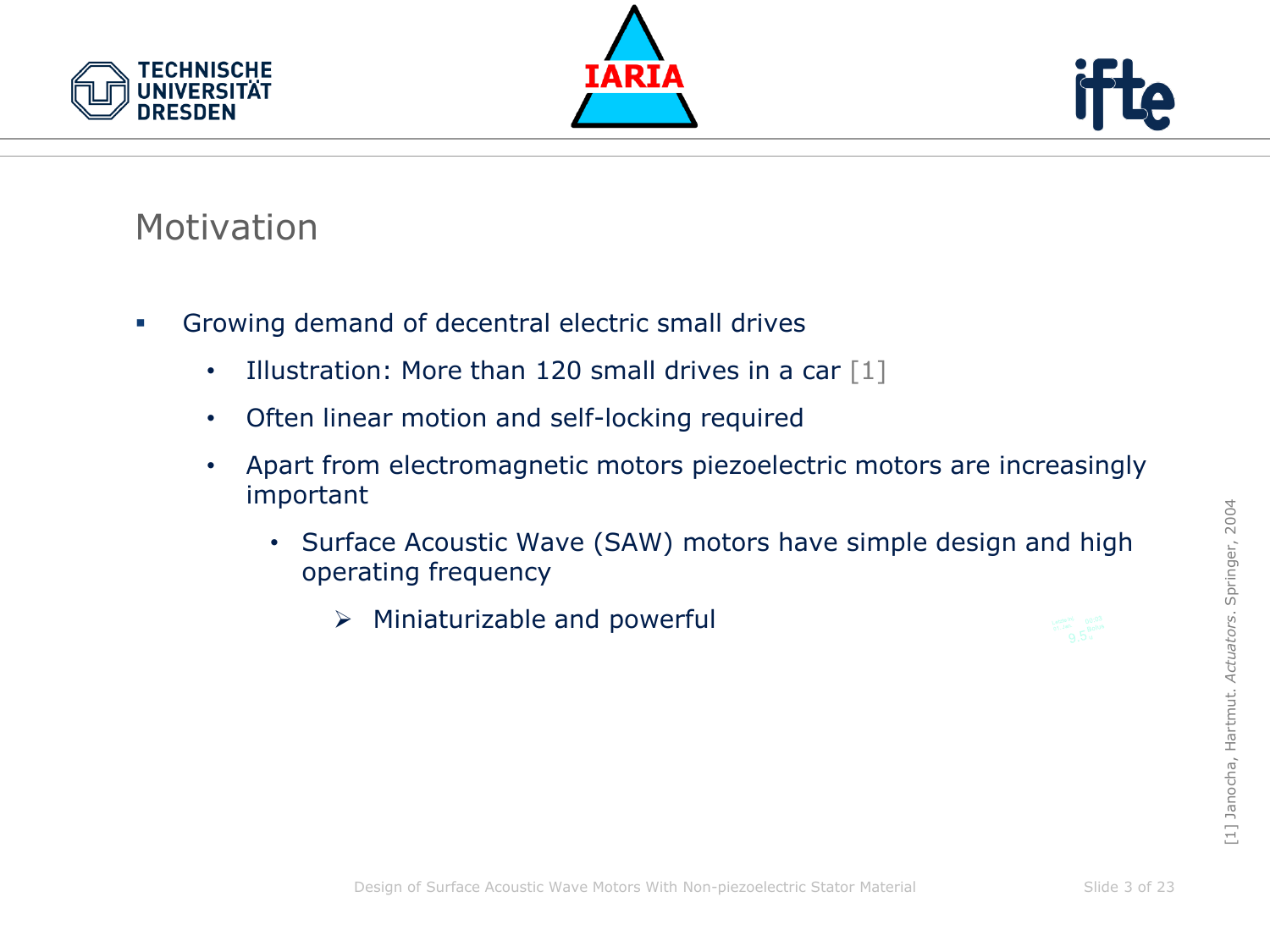





#### Motivation

**•** Functional principle of SAW motors:



- **Existing SAW motor:** 
	- Technical Data [2, 3]:
		- Normal deflection of SAW: 21 nm
		- Blocking force: 9 N
		- Idling speed: 0,55 m/s
		- Positioning accuracy: 1 nm

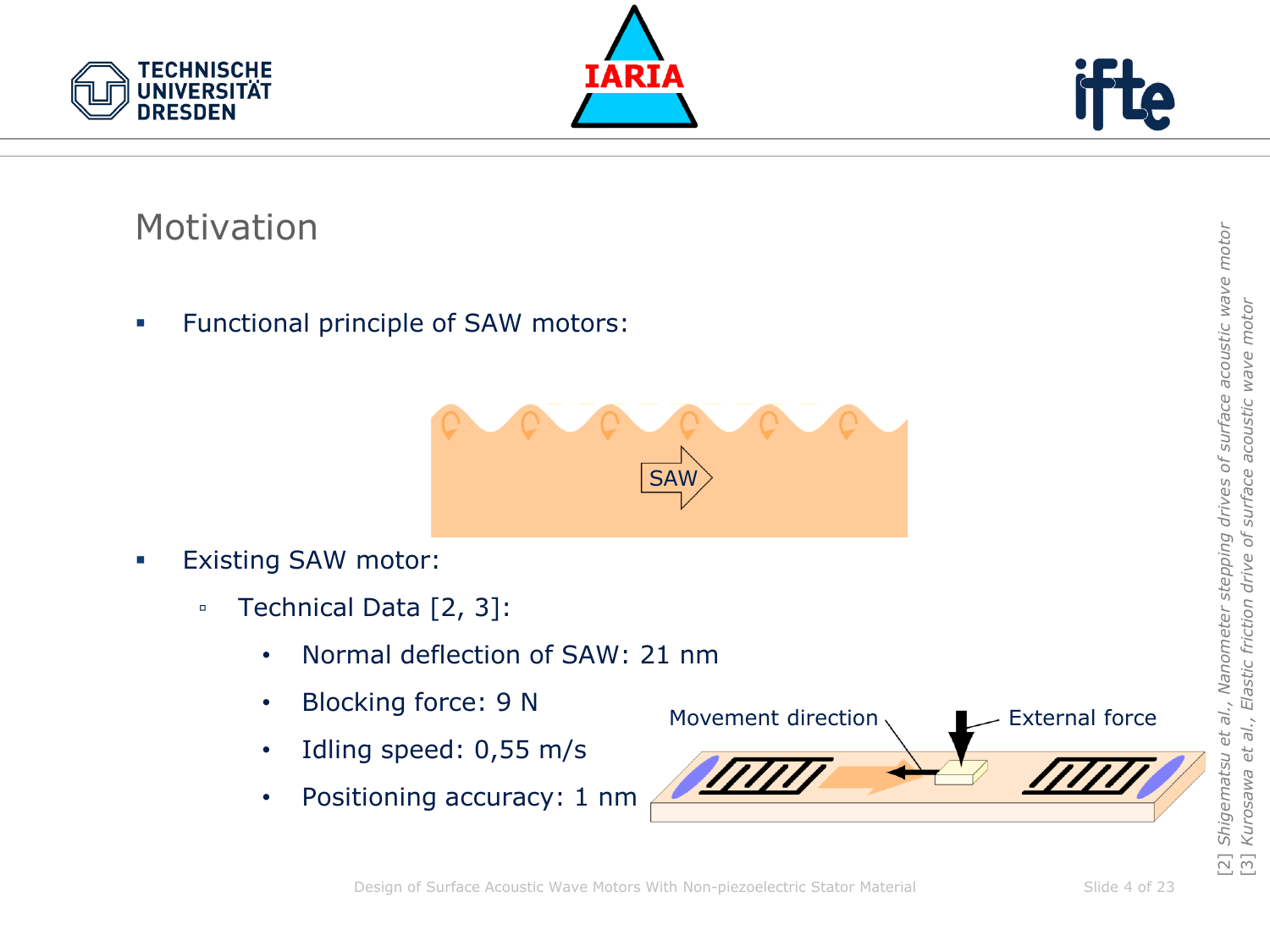





#### **Motivation**

- Existing SAW motor:
	- Disadvantage of existing SAW motor:
		- Whole stator is made from piezoelectric material (LiNbO<sub>3</sub>)
			- ➢ Nearly no influence on material parameters (price, brittleness, friction coefficient)
- **SAW motor with non-piezoelectric stator material avoids these disadvantages** 
	- Needs additional piezoelectric units

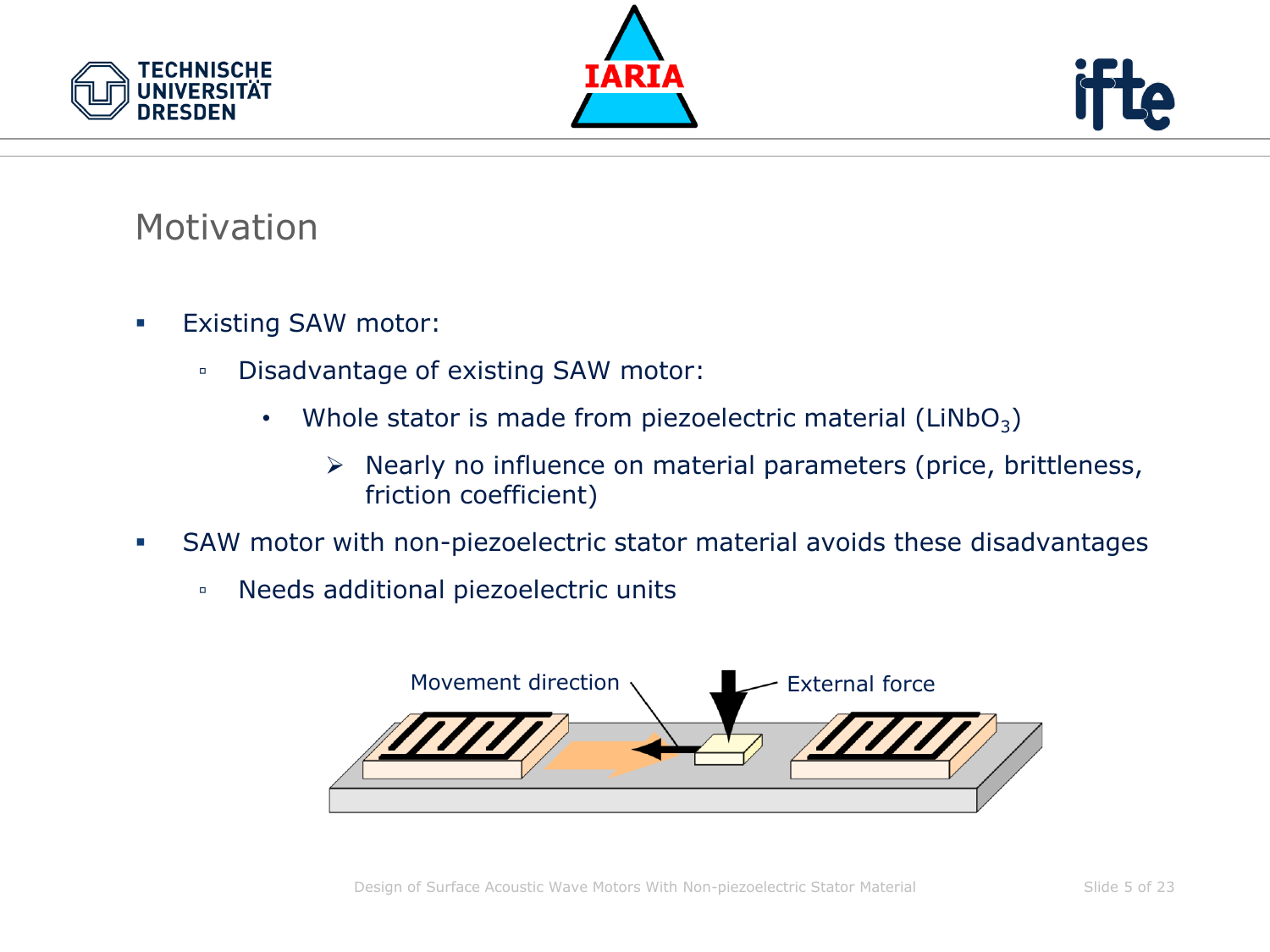Slide 6 of 23



## Motivation

**TECHNISCHE** 

**DRESDEN** 

- We realized the first functional model of a SAW motor with non-piezoelectric stator material
- Characteristic values:
	- Operation frequency: 3.85 MHz
	- **•** Applied voltage: 50  $V_{op}$
	- Duration: 50.000 periods

| <b>Parameter</b>      | Value     |
|-----------------------|-----------|
| Idling speed          | $29$ mm/s |
| <b>Blocking force</b> | 0,19 N    |

**Slider position for load free operation**





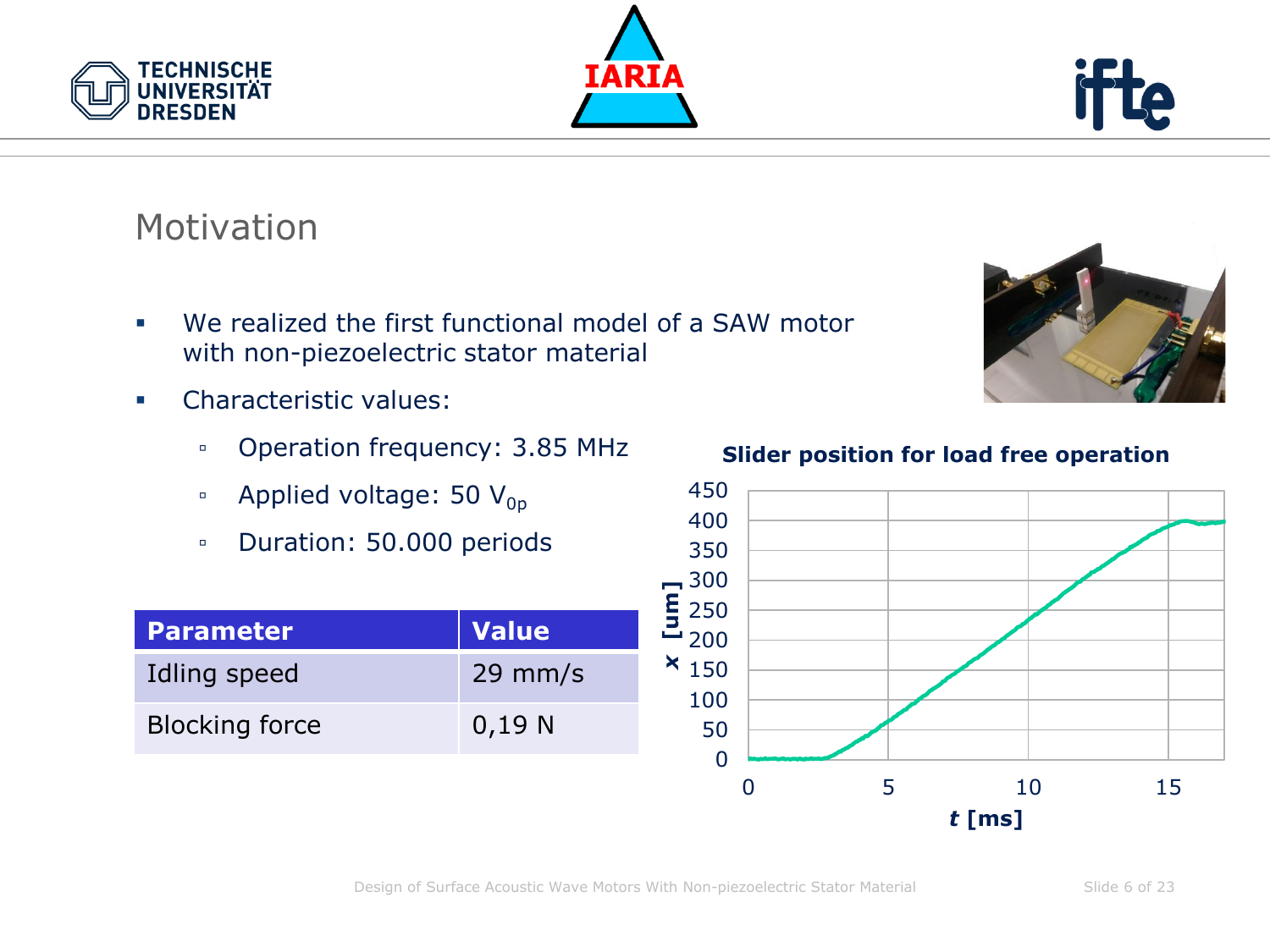





#### Gliederung

- **1 Numerical models**
- **2 Guidelines for designing**
- **3 Conclusion**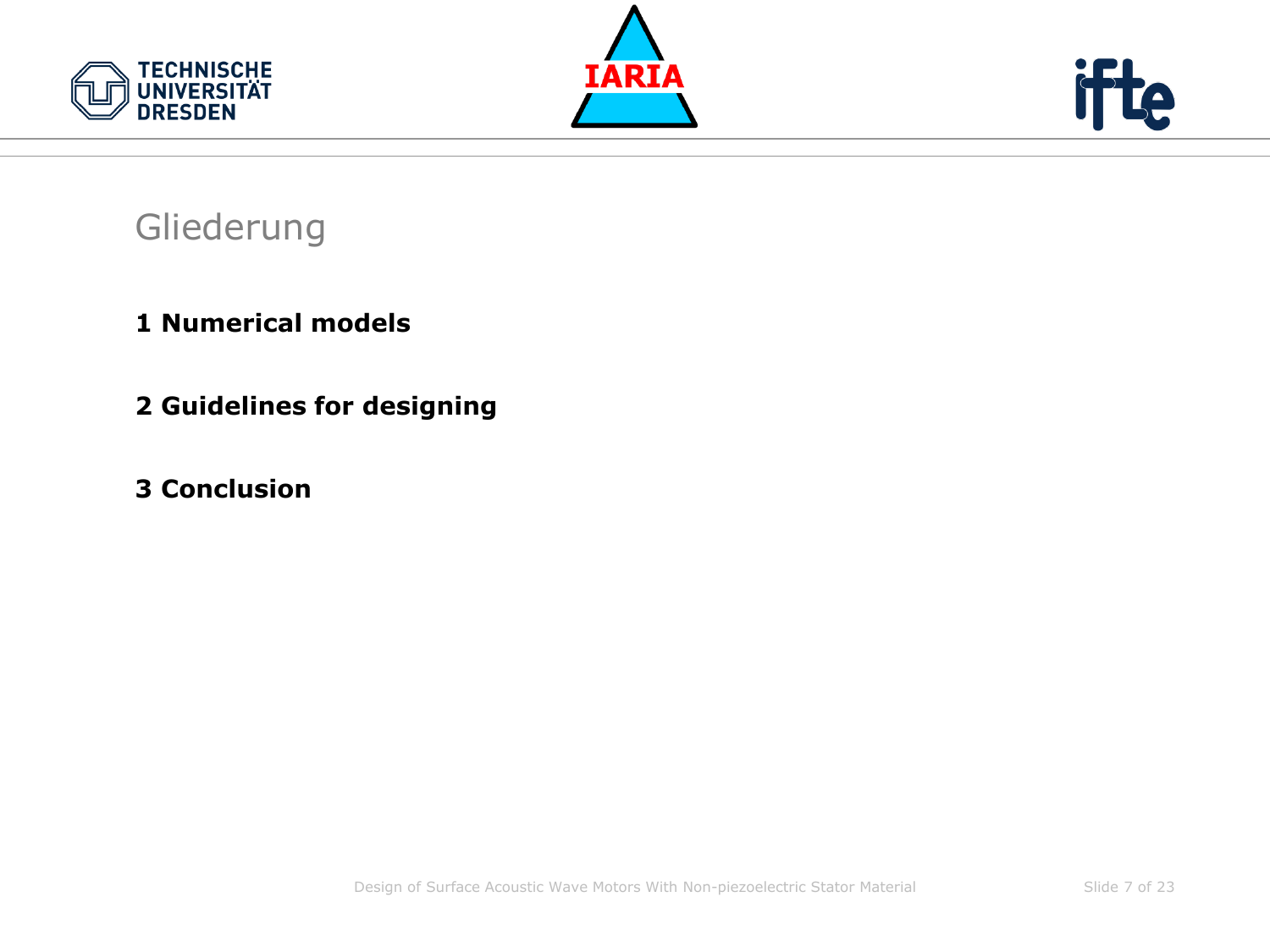





#### Gliederung

#### **1 Numerical models**

- **2 Guidelines for designing**
- **3 Conclusion**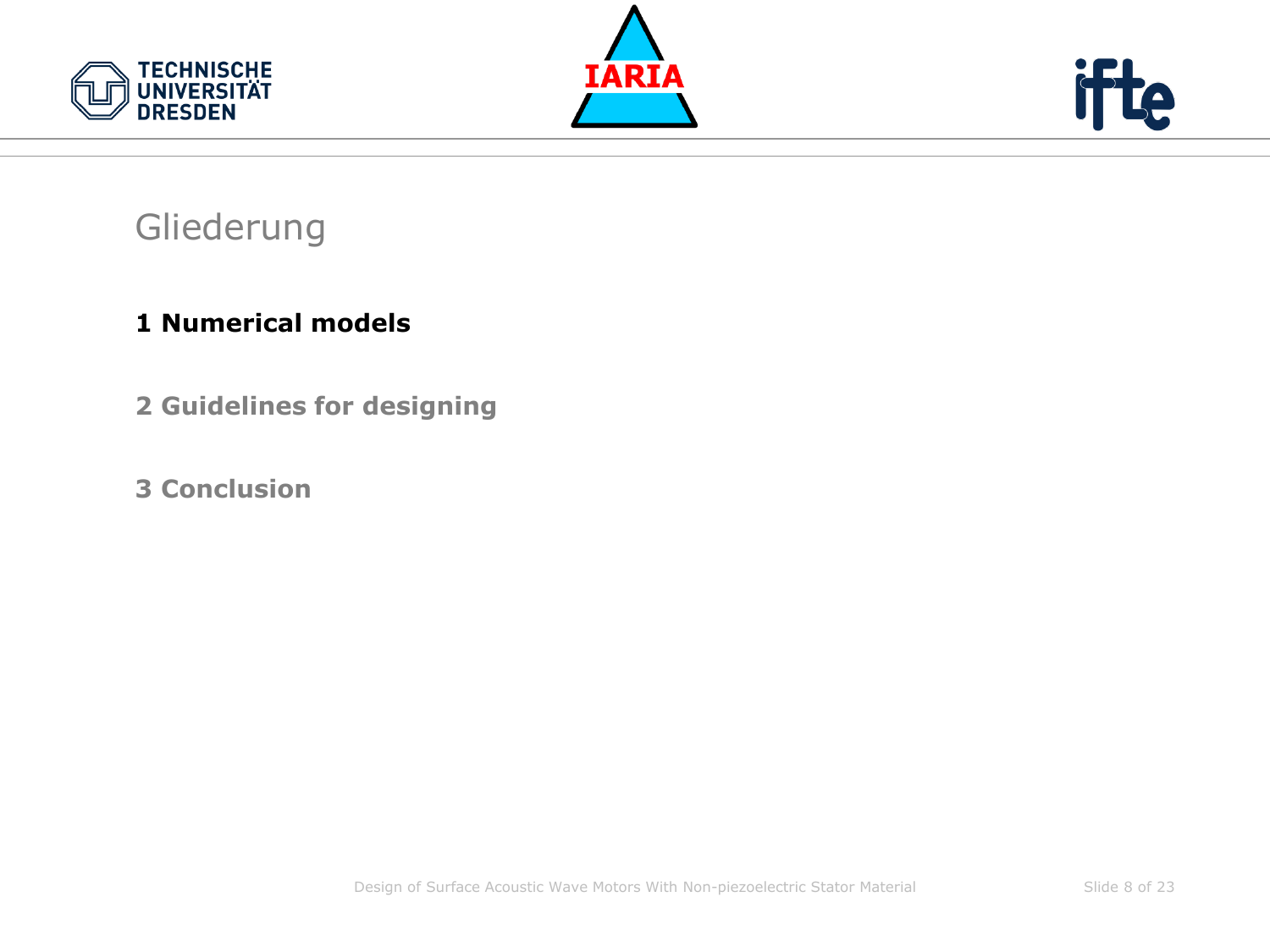





- Model for dimensioning of piezoelectric unit
	- Normal polarized PZT block with continuous bottom electrode and IDT as outer electrodes
	- Transient 2D model using finite element method
	- Coupling of electrostatics and mechanics



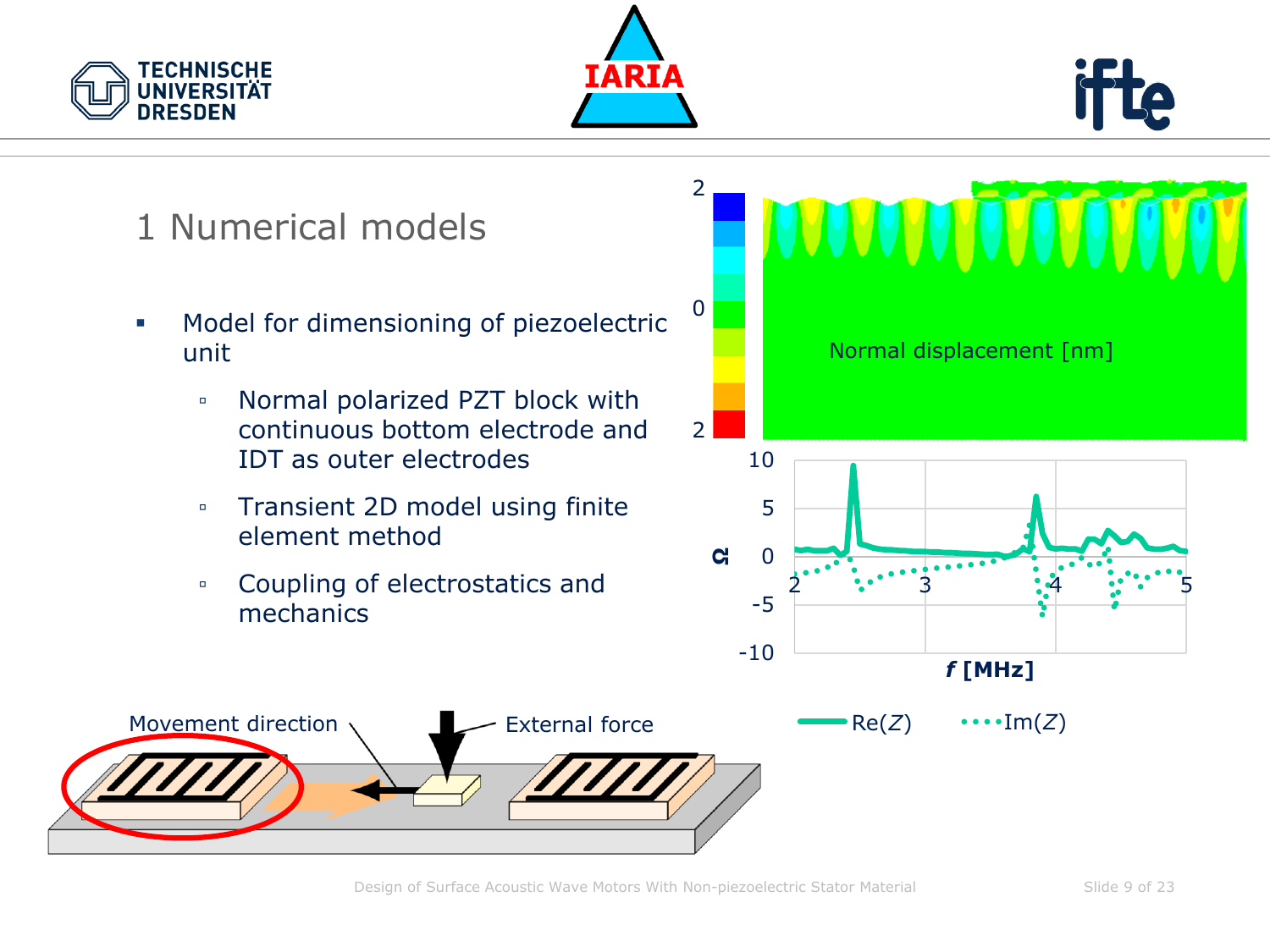





- 1 Numerical models
- Motor model
	- Based on **Existing model** (by *Shigematsu* and *Kurosawa*)
		- Considers one projection
		- Elliptical displacement of stator allows three states
			- No contact
			- Sticking
			- Sliding
		- Tangential average force equals motor force
		- Varying slider speed allows considering the whole characteristic



Movement direction  $\setminus$  External force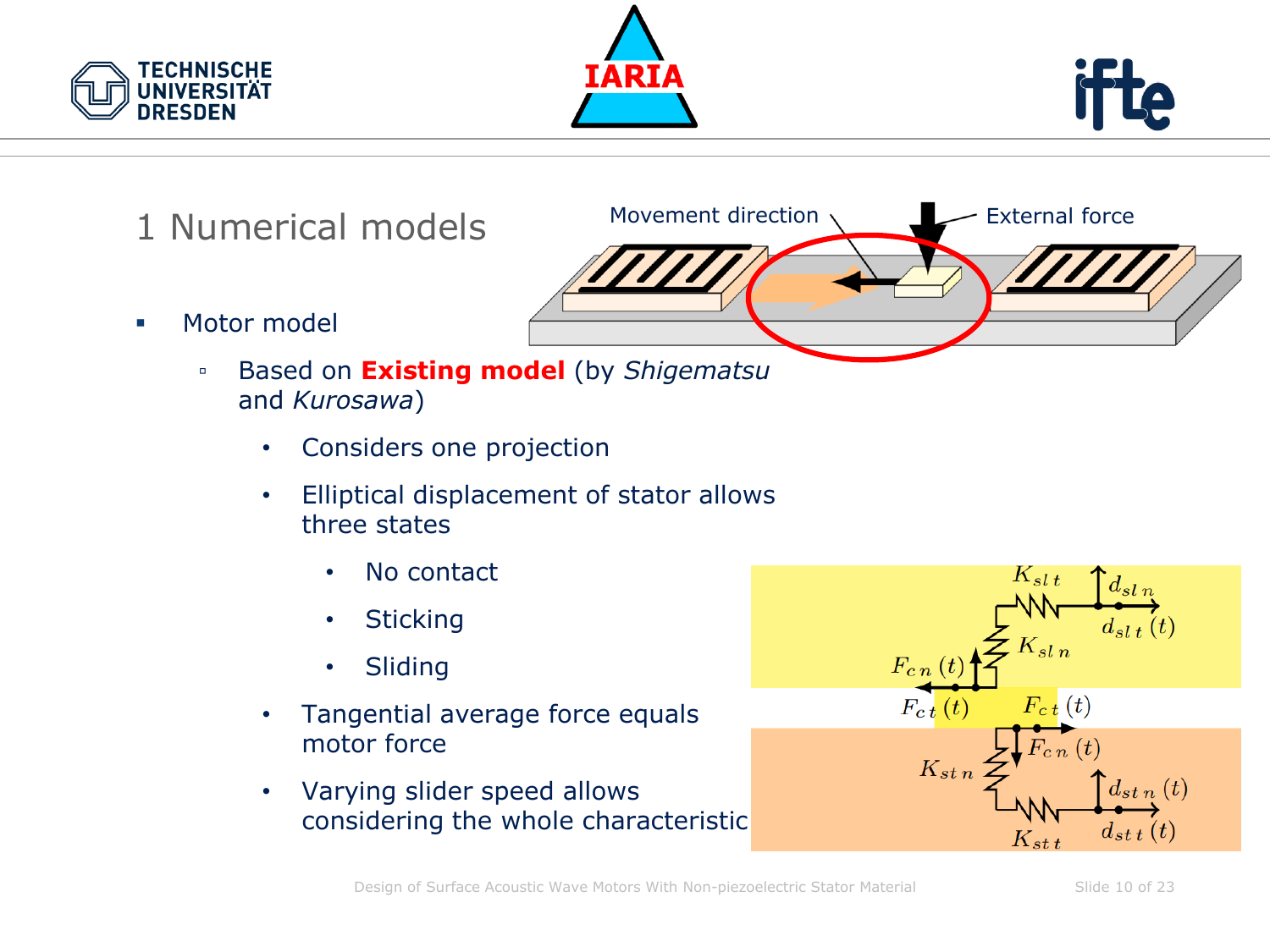





- Motor model based on existing model
	- Enhancement: Considering roughness and flatness
		- Assumption in existing motor model:
			- $\cdot$   $\eta$ =0.36: 36 % of all projections are contacted
				- Due to roughness and flatness this number would depend on contact force
		- Realistic implementation with normally distributed contact distances:
			- *F*<sub>N</sub>= $n_{\text{pr}}$  *K*gesn ∫\_∞ *u* ln *<sup>N</sup> <sup>u</sup>*n,*R*au <sup>d</sup>*u*<sup>n</sup>
			- *η*=*N*(*u*ln,*R*au)







Design of Surface Acoustic Wave Motors With Non-piezoelectric Stator Material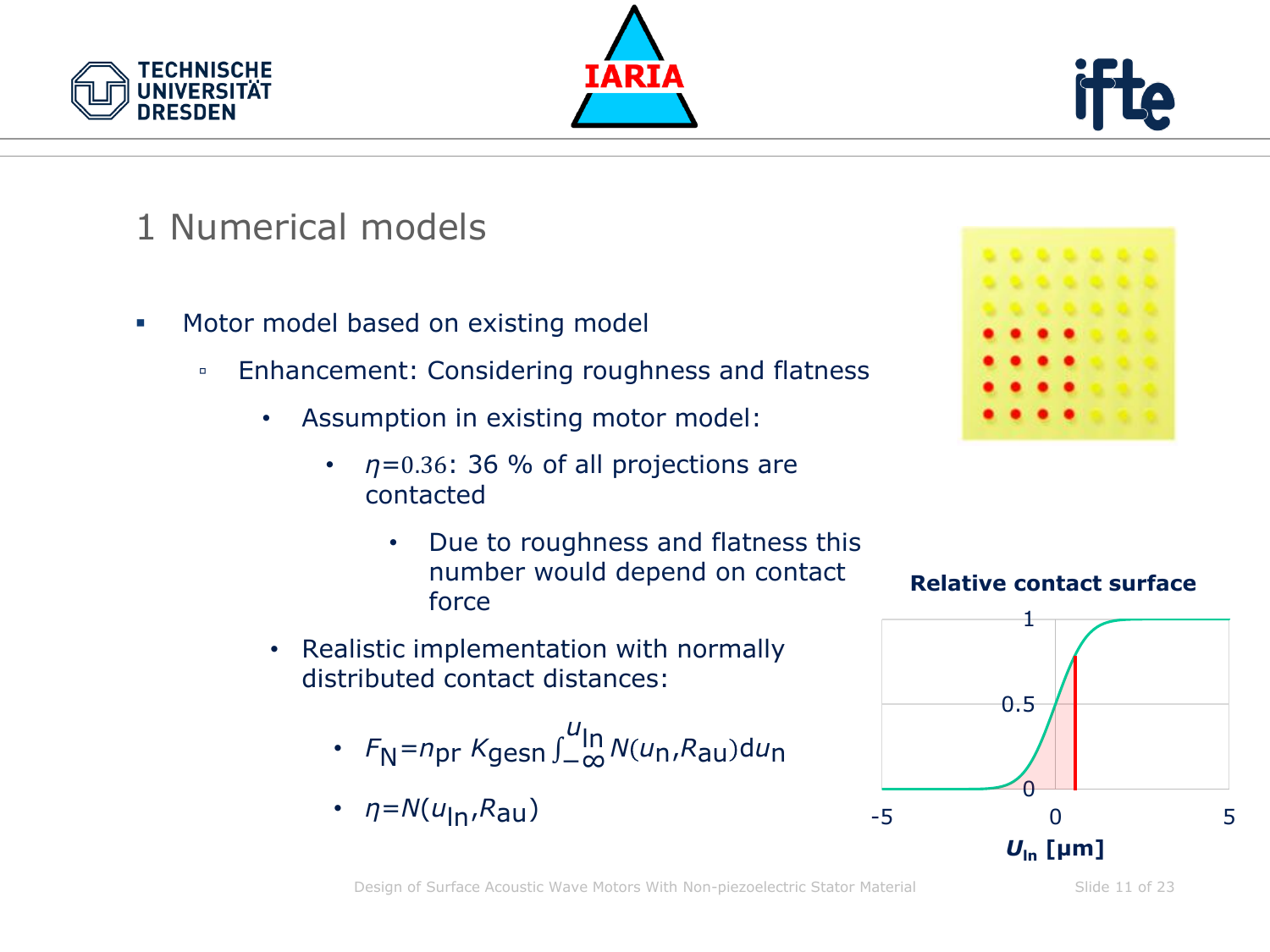





- Motor model based on existing model
	- Enhancement: Dynamic losses
		- *Discrete Fourier transform* applied to *F*(*t*)
		- Determining mechanical Impedances for harmonic forces
		- Determining dynamic losses:  $P_{\text{dyn}} = \sum_{i=0}^{m} P_i (\hat{F}_i, f_i)$



*f*i… Frequency of oscillation i  $\widehat{F}_i...$  Force amplitude of oscillation i *P*i… Dynamic loss for frequency *f*<sup>i</sup> *m*… Number of interferring oscillations *P*<sub>dyn</sub>... Overall dynamic loss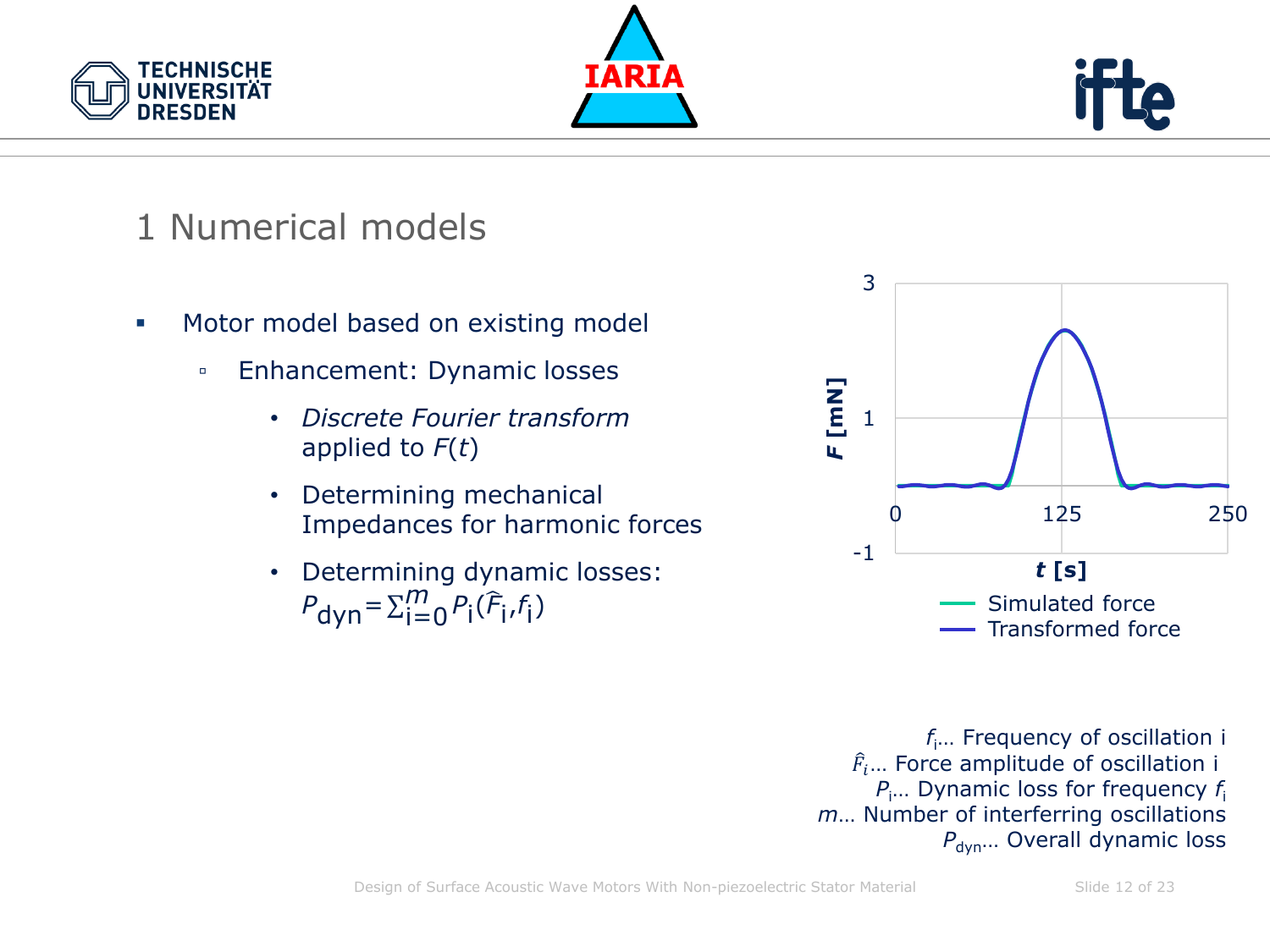





- **■** Motor model based on existing model
	- Enhancement: Dynamic losses
		- Exemplary power components of existing SAW motor (normalized to initial power)

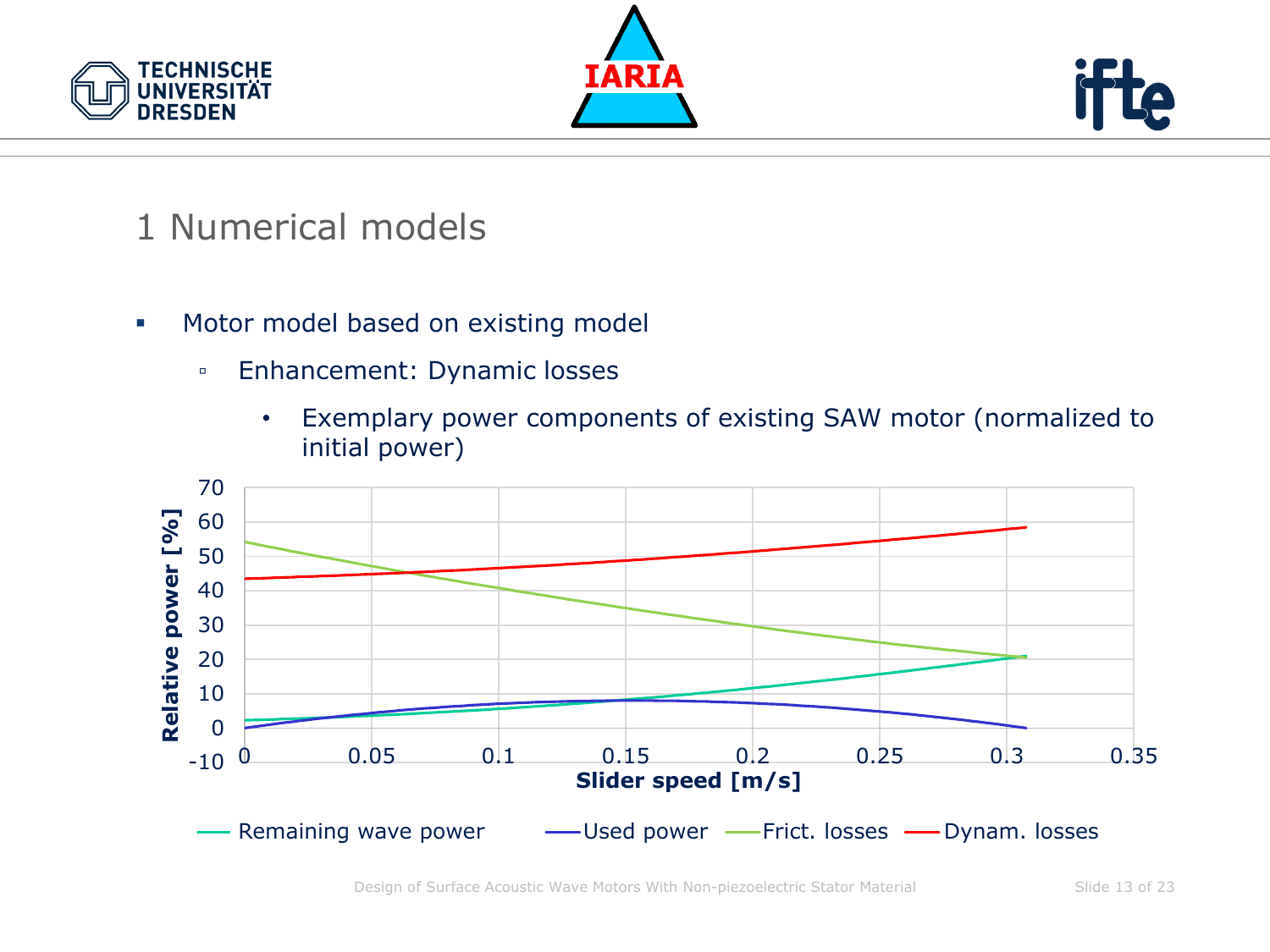





#### Gliederung

#### **1 Numerical models**

#### **2 Guidelines for designing**

#### **3 Conclusion**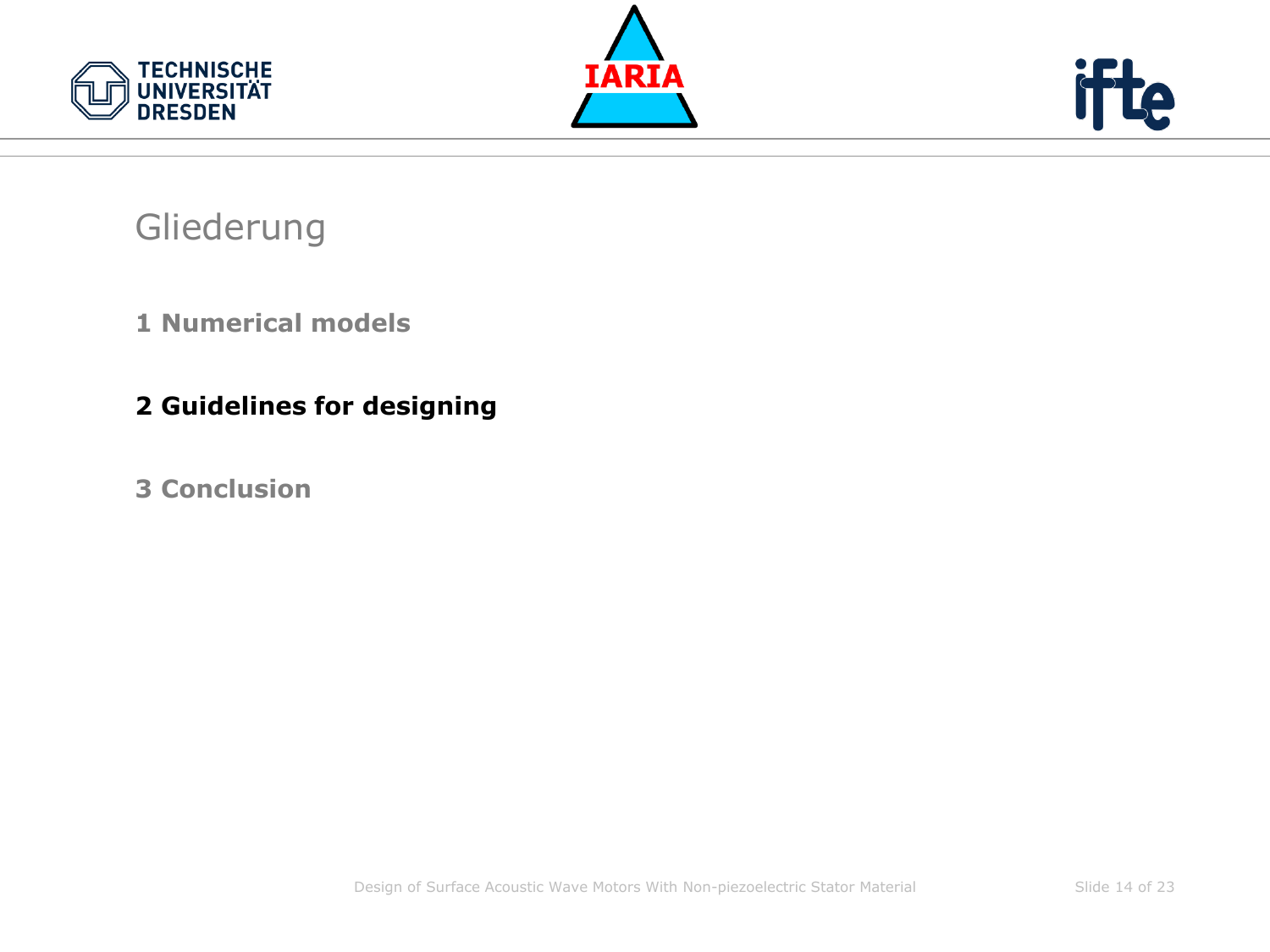





- **•** Limited for motors with PZT units adhered on metallic substrate and slider made from silicon
- Refeeding of SAW power not considered

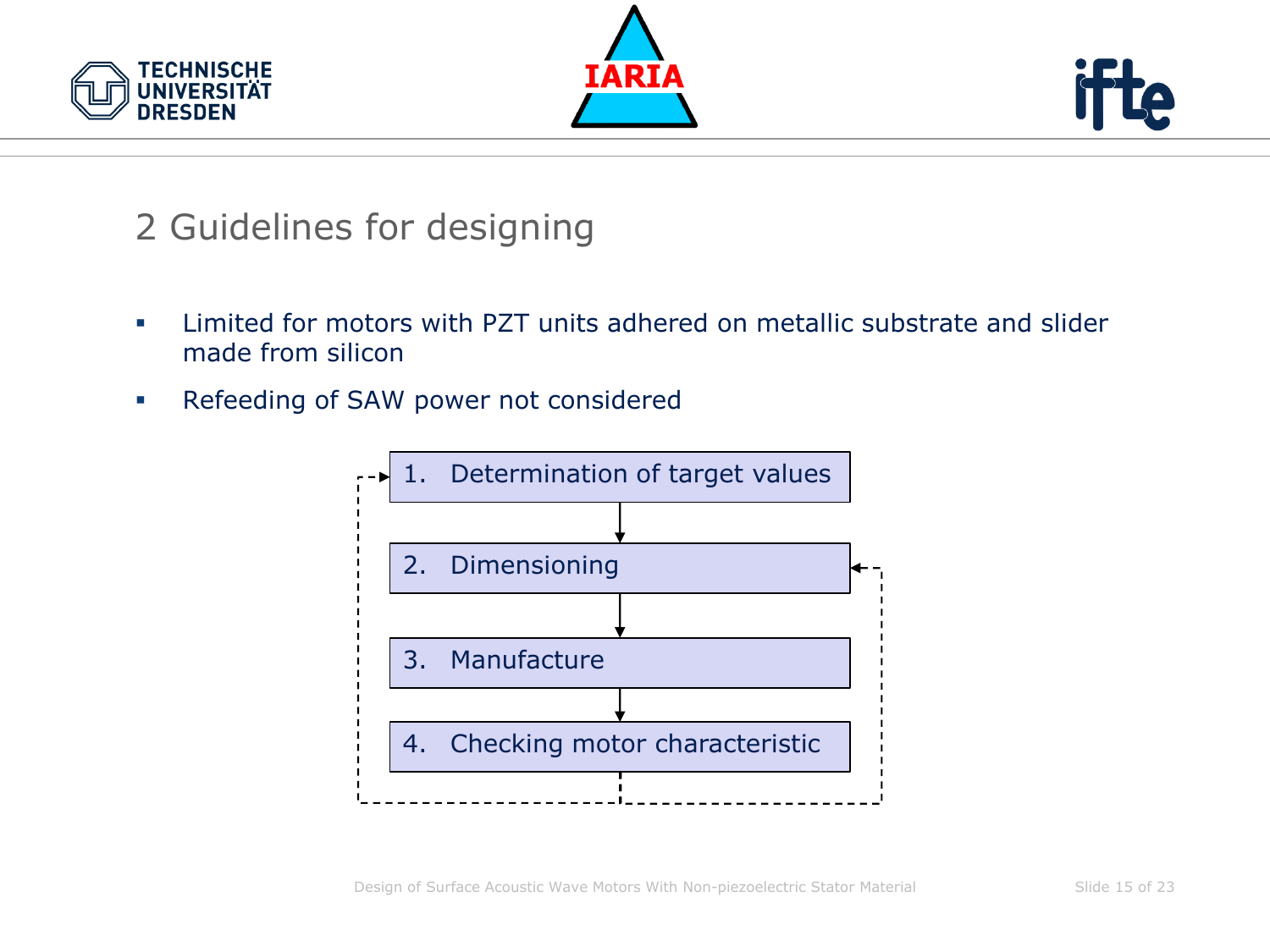





- 1. Determination of target values
	- Motor characteristic: Define blocking force and idling speed
	- Motor dimensions:
		- Width is proportional to motor power by constant SAW amplitude
		- Length is determined by travel range, length of piezoelectric units and the damper sections

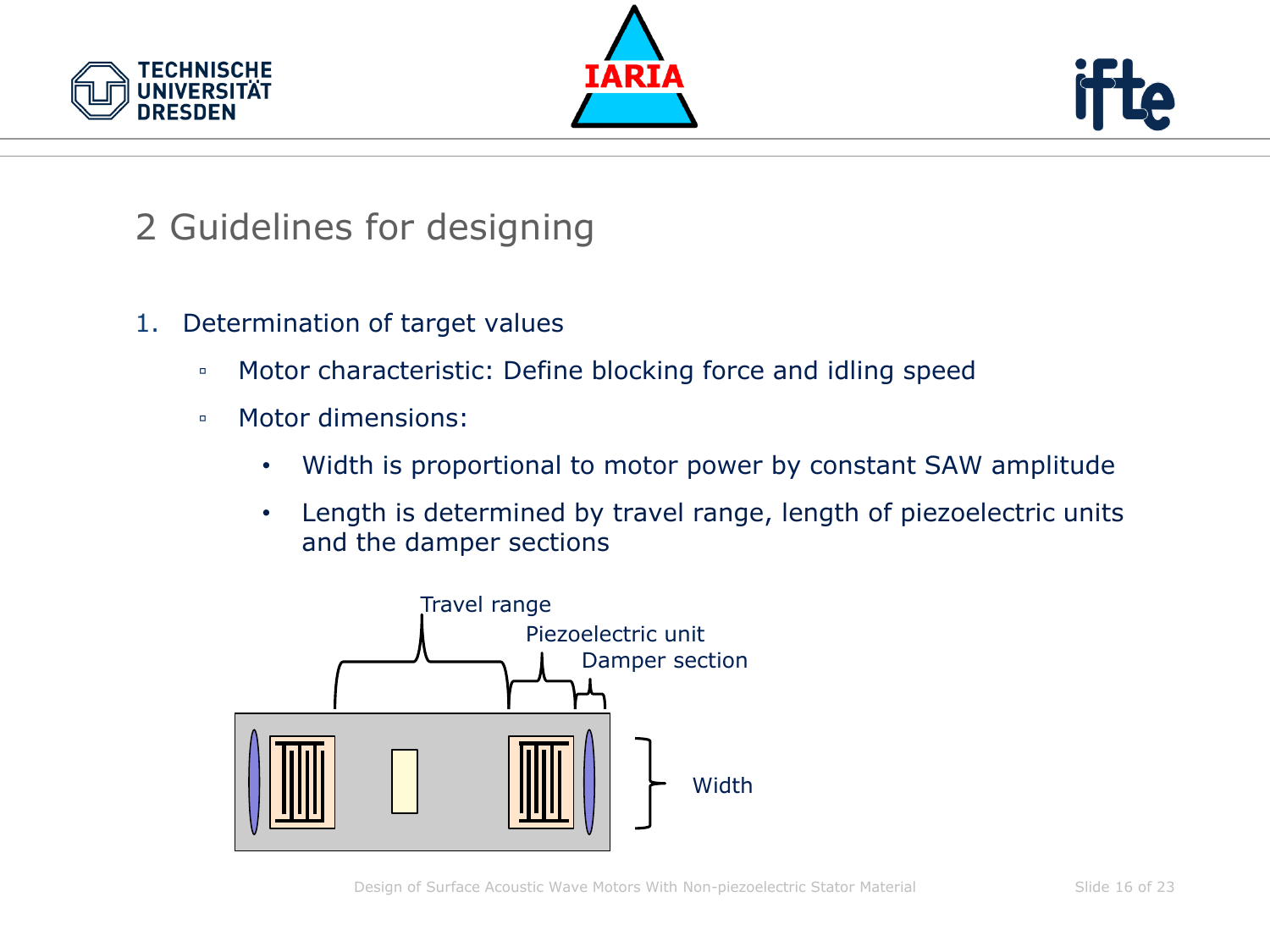





- 2. Dimensioning
	- Dimensioning by motor model
		- Operating frequency: High values result in high idling speed
		- SAW amplitude and contact force: Vary by optimization to reach targeted motor characteristic for minimal SAW amplitude
	- Determining PZT thickness by modal analysis: Thickness must fit to targeted operating frequency
	- Dimensioning of stator by transient FEM model
		- Correction of PZT thickness and IDT's finger spacing
		- Fitting number of IDT's fingers: Increase number to avoid overload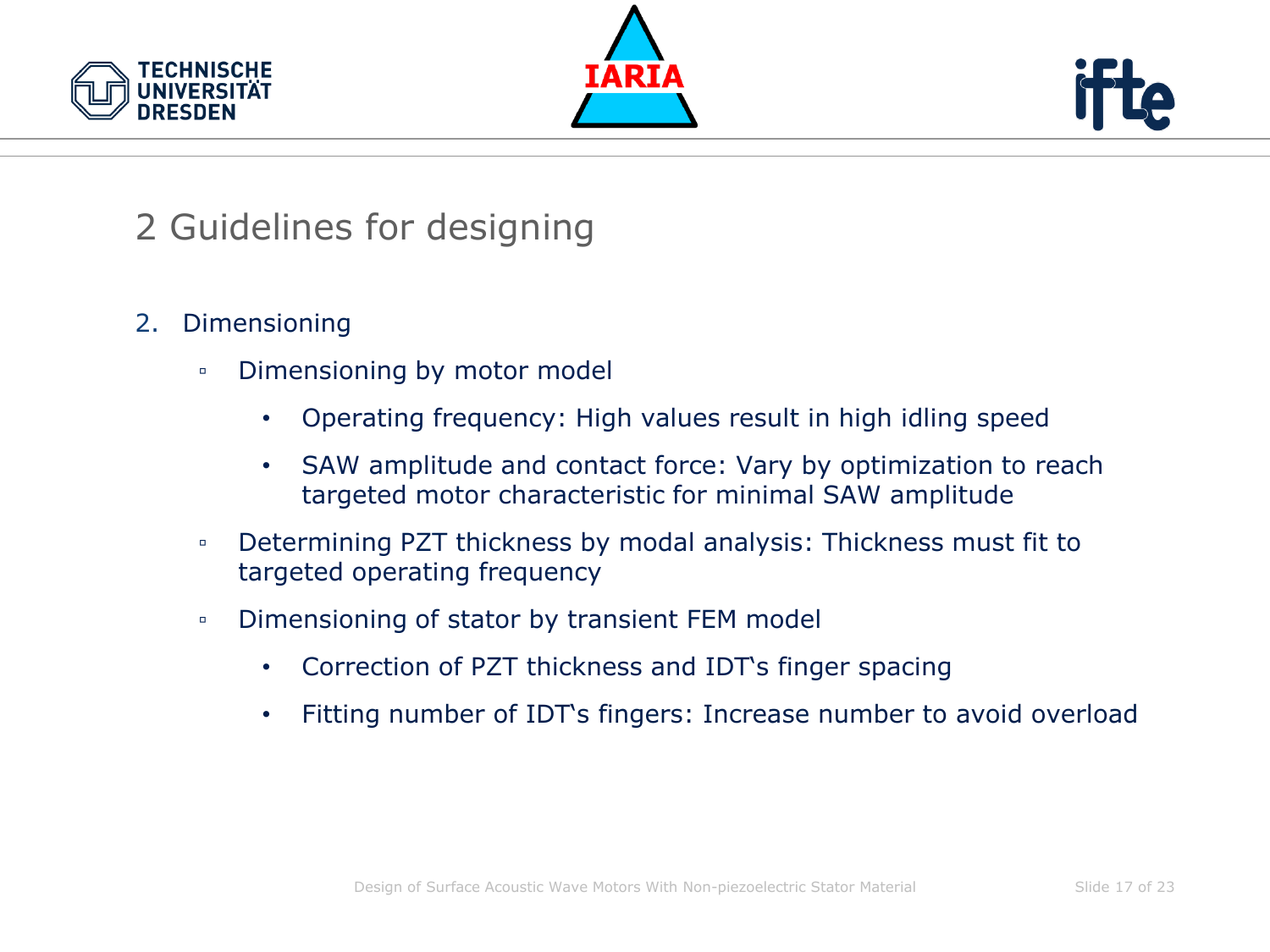





- 3. Manufacture
	- Slider: Thin-layer technology without special features
	- Stator:
		- Metal plate must be lapped and polished
		- Piezoelectric unit: Apply ground electrode on PZT plate by sputtering and IDT by thick film technology; electrode material is gold
		- Piezoelectric unit must be adhered on metal plate with thin adhesive layer and electric contact between metal plate and ground electrode
		- Piezoelectric unit must be polarized normally, with the help of a temporarily applied silver lacquer on the top surface
		- Apply dampers behind the piezoelectric units by viscoelastic material
	- Build up an electric impedance matching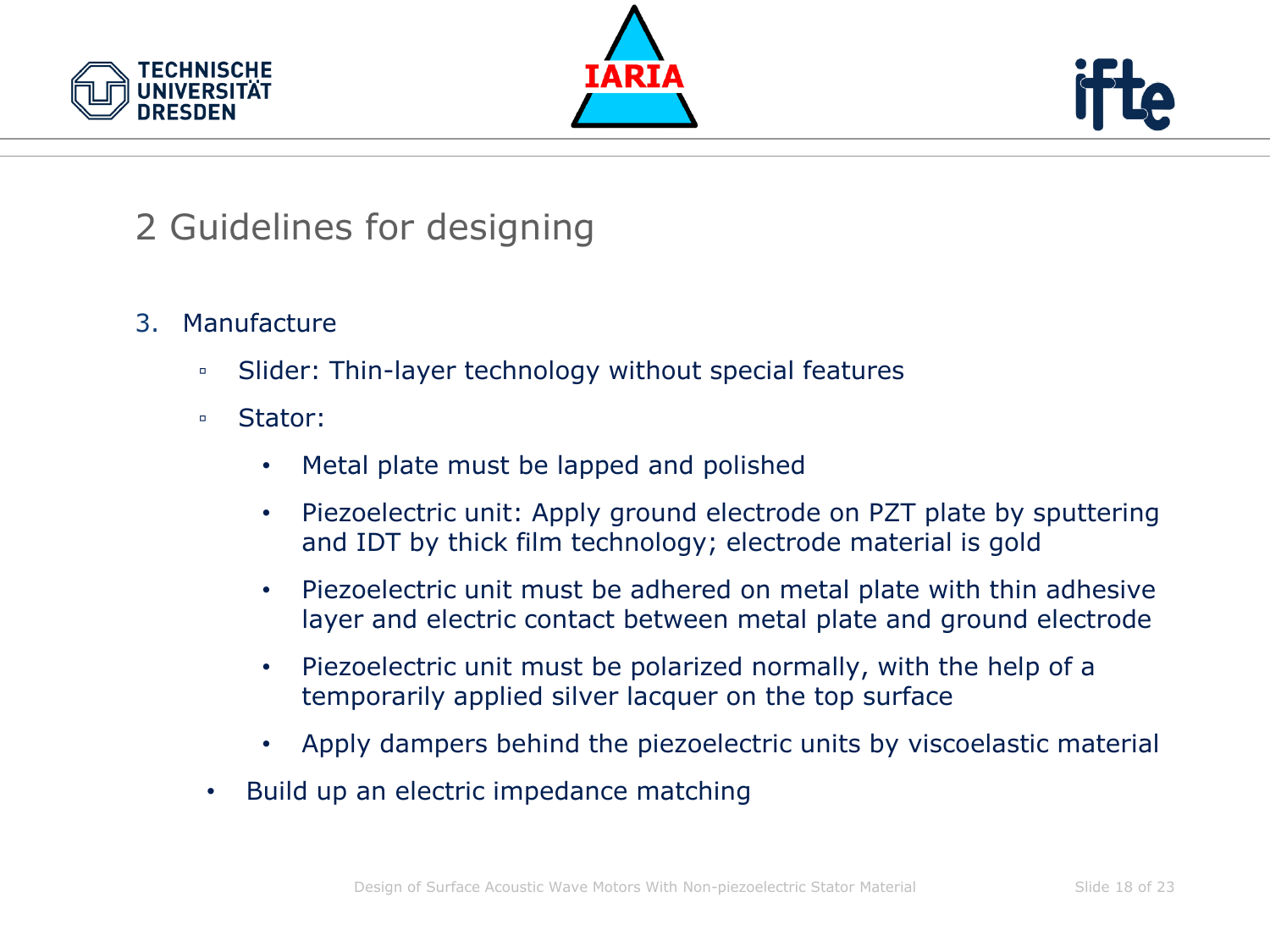





- 4. Checking motor characteristics
	- Test setup:
		- Connect waveform generator, amplifier, impedance matching and stator
		- Clean contact surfaces of stator and slider
		- Attach slider and magnets with iron counterplate carefully onto slider



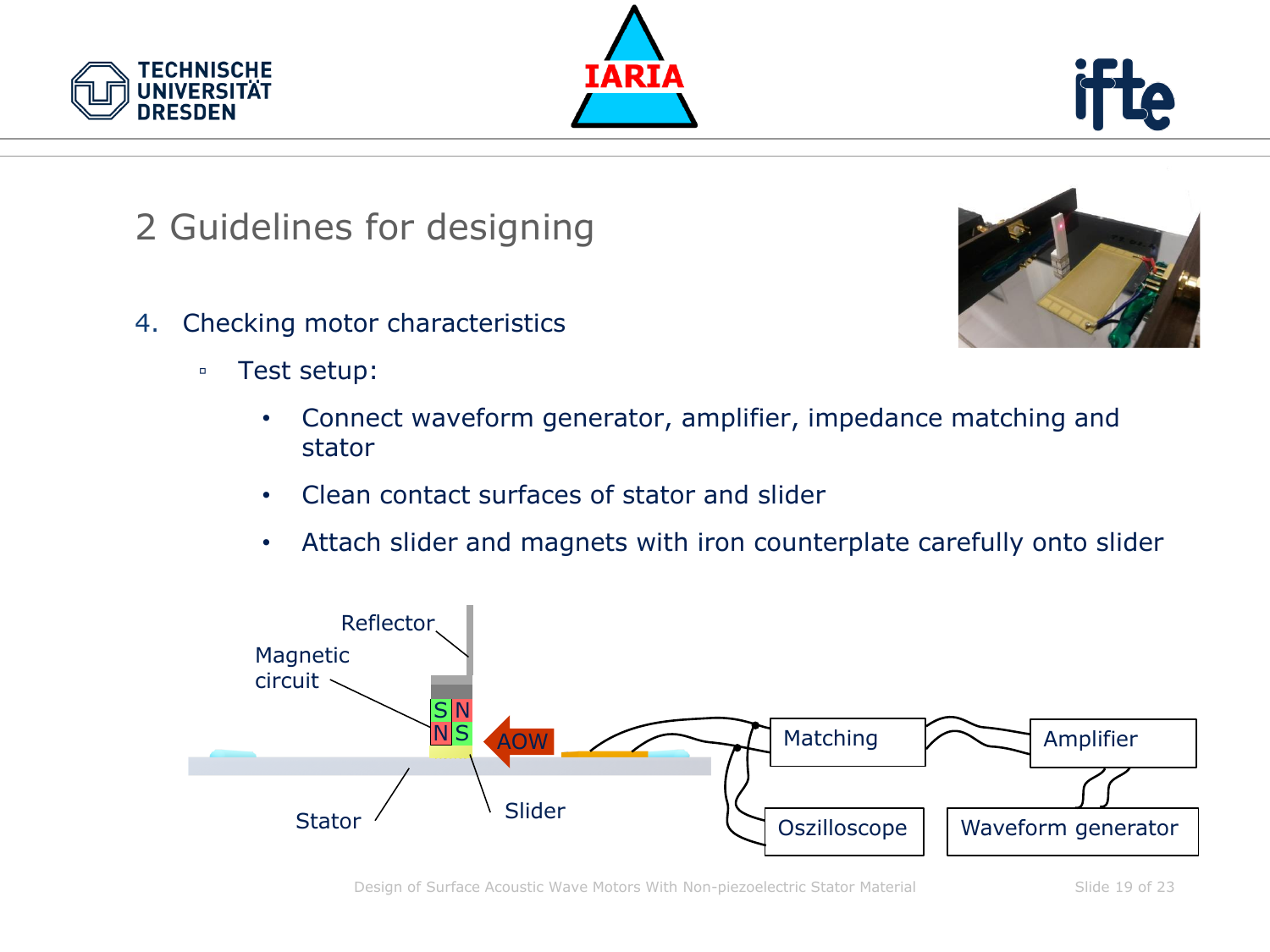





4. Checking motor characteristics



- Control: Input energy may be limited by sinusoidal excitation in burst mode
- Measurements:
	- Idling speed: Determine by laser triangulator
	- Blocking force: Determine by force measuring device with force transducer crossing the travel path

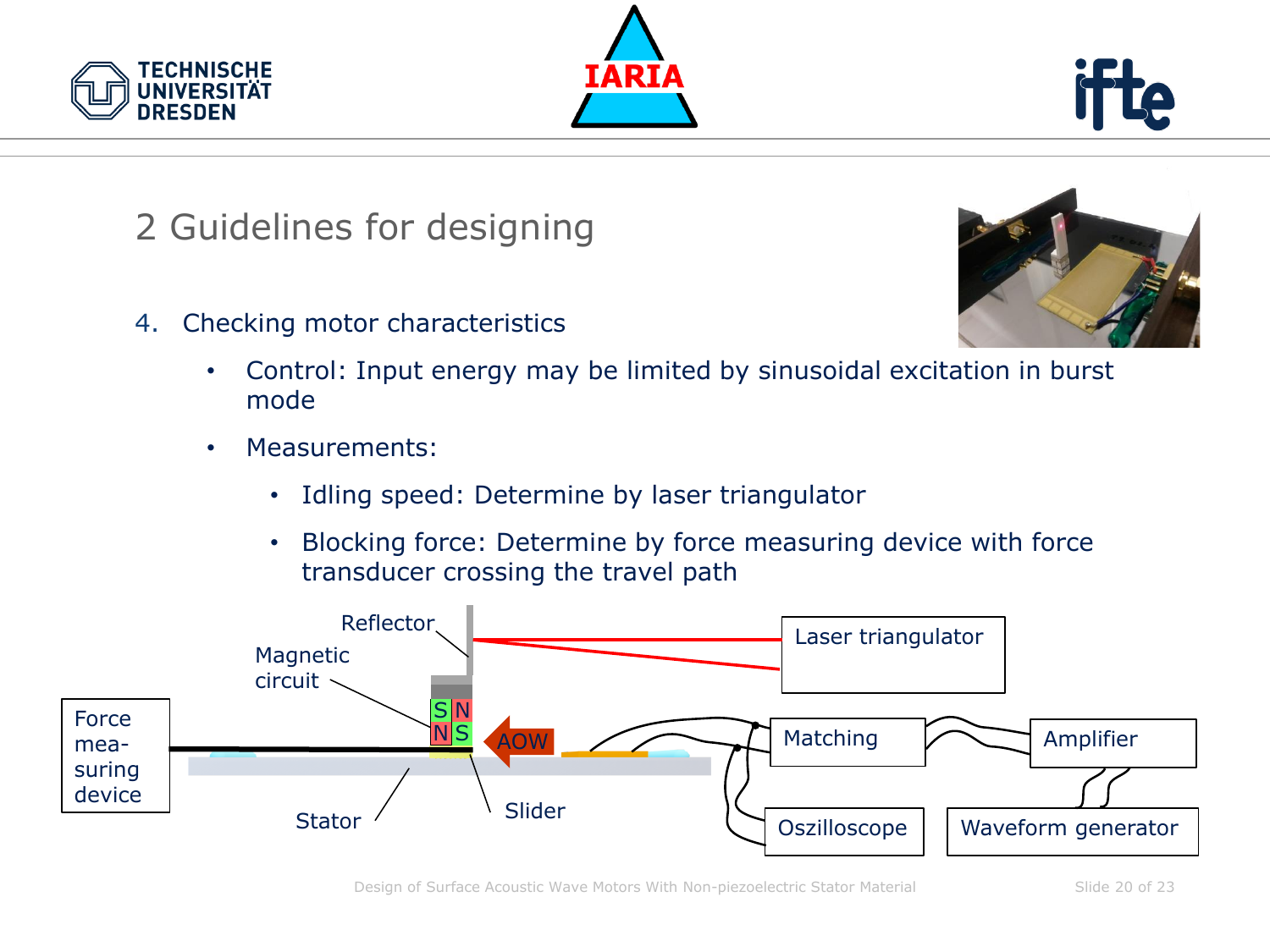





#### Gliederung

- **1 Numerical models**
- **2 Guidelines for designing**
- **3 Conclusion**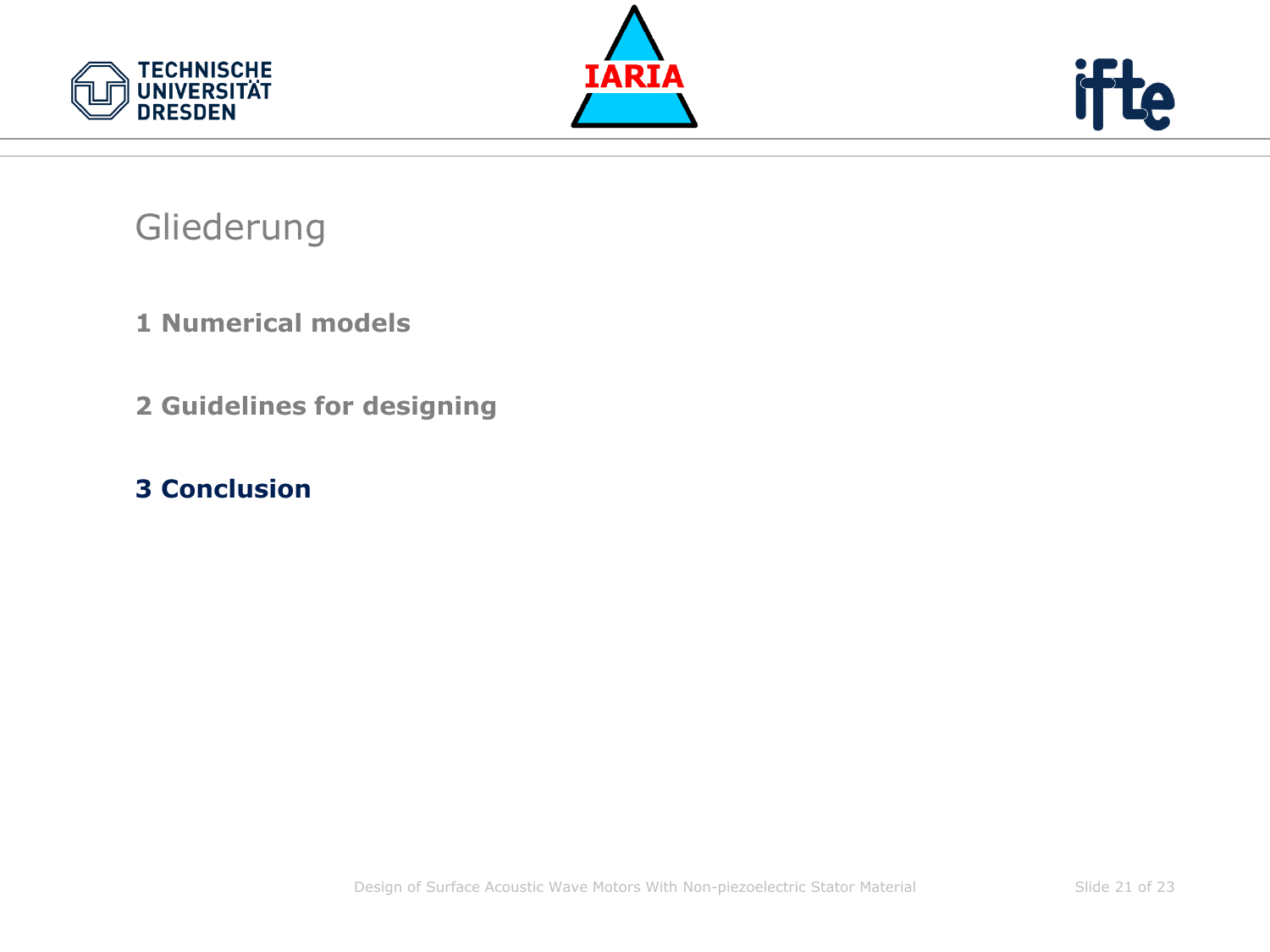





# 3 Conclusion

- We presented detailed guidelines for designing a novel type of SAW motor with non-piezoelectric stator material
- Required numeric models are described
- **•** These information enable further investigations into this motor type
- Aim is the market launch of a compact linearmotor with
	- High positioning accuracy,
	- High power density and
	- Inexpensive manufacturing